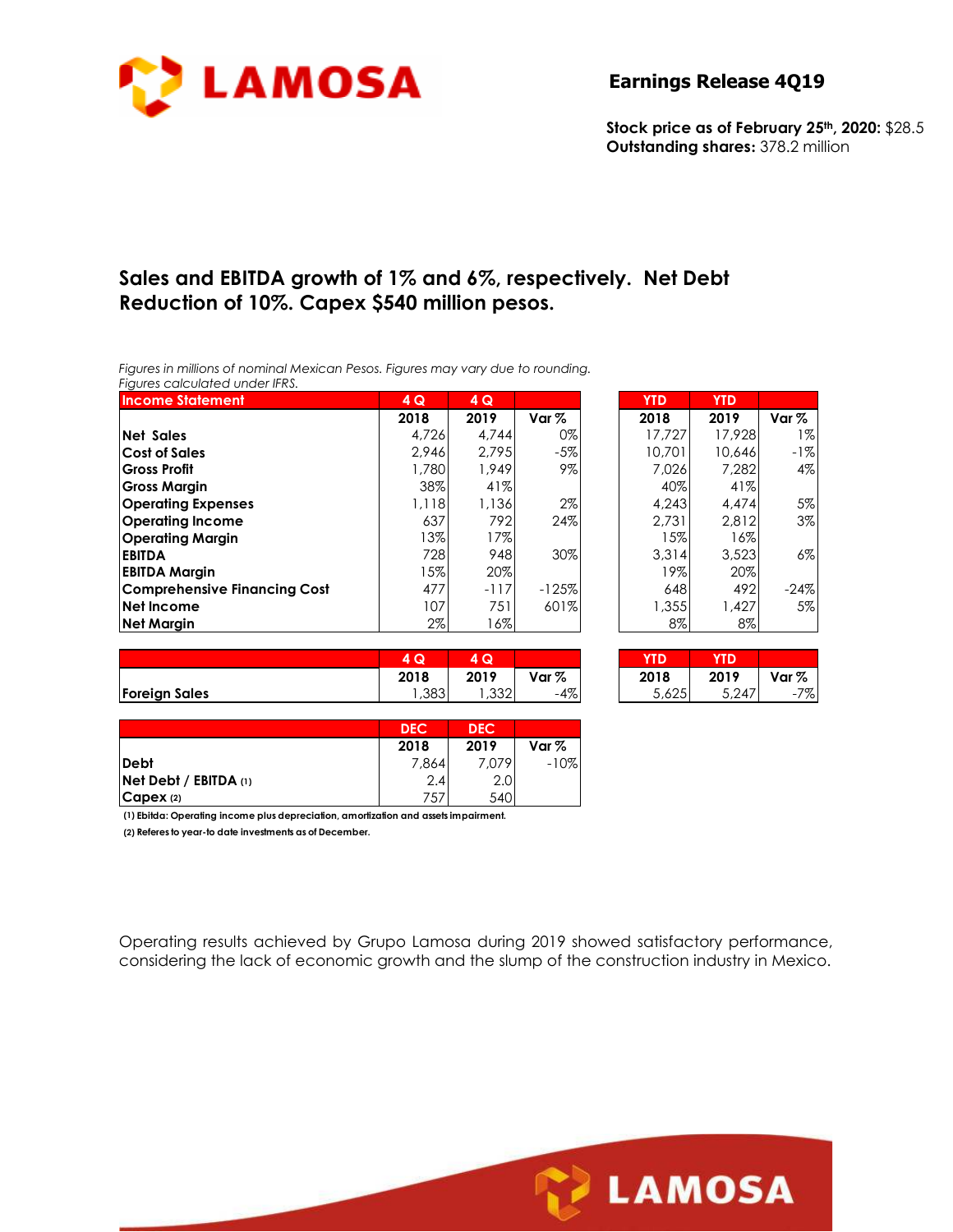

**San Pedro Garza García, Nuevo León, México, February 25th, 2020.** Grupo Lamosa, announces its results related to the fourth quarter of 2019.

*Figures in millions of Mexican Pesos. Figures may vary due to rounding.* 

#### **SALES**

Total sales amounted to \$17,928 million pesos, a growth of 1% in relation to sales of \$17,727 million obtained in 2018.



## **FOREIGN SALES**

Foreign sales recorded during 2019 were \$ 5,247 million pesos, an amount that represented 29% of total sales and a decrease of 7% compared to sales of \$ 5,625 million corresponding to the same period of the previous year.





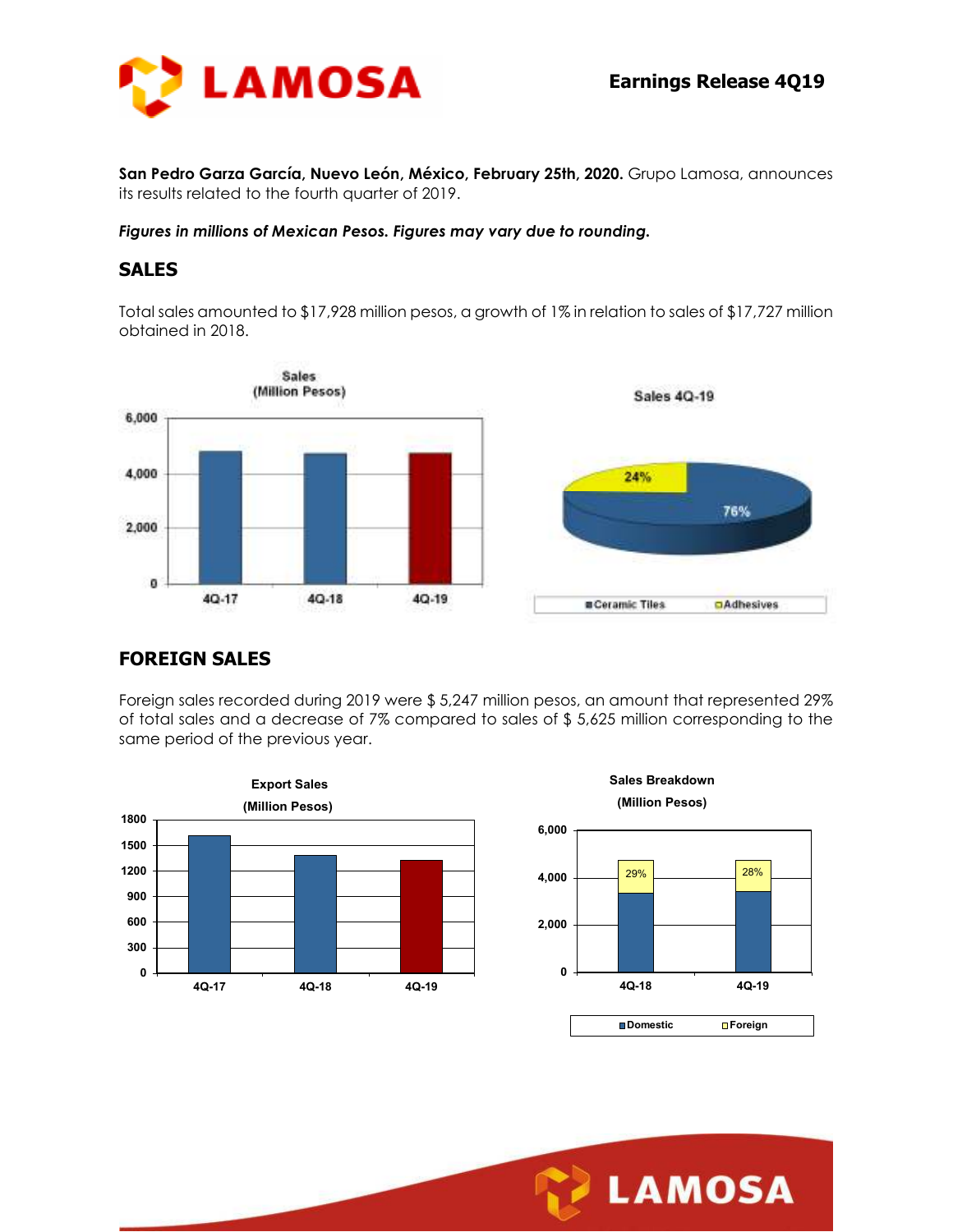

## **PERFORMANCE PER BUSINESS SEGMENT**

|                                | <b>Ceramic Tiles</b> |         | <b>Adhesives</b> |          |         | <b>Total</b> |         |         |            |
|--------------------------------|----------------------|---------|------------------|----------|---------|--------------|---------|---------|------------|
|                                | $4Q-18$              | $4Q-19$ | Var              | $4Q-18$  | $4Q-19$ | <u>Var</u>   | $4Q-18$ | $4Q-19$ | <u>Var</u> |
| <b>Total Sales</b>             | 3,647                | 3,593   |                  | 1.079    | 1,151   |              | 5,626   | 5,637   |            |
| <b>Intersegment Sales</b>      | 0                    | 0       |                  | $\Omega$ | 0       |              | $-900$  | $-893$  |            |
| <b>Net Sales</b>               | 3.647                | 3,593   | $-1%$            | 1.079    | 1,151   | 7%           | 4.726   | 4,744   | 0%         |
| <b>EBIT</b>                    | 351                  | 557     | 59%              | 286      | 292     | 2%           | 637     | 792     | 24%        |
| Dep. Amort. & Asset Impairment | 72                   | 125     | 74%              | 8        | 16      | 107%         | 91      | 157     | 73%        |
| <b>EBITDA</b>                  | 422                  | 682     | 61%              | 294      | 308     | 5%           | 728     | 948     | 30%        |
| $\%$                           | 12%                  | 19%     |                  | 27%      | 27%     |              | 15%     | 20%     |            |

|                                | <b>Ceramic Tiles</b> |        |       | <b>Adhesives</b> |       |            | <b>Total</b> |          |            |
|--------------------------------|----------------------|--------|-------|------------------|-------|------------|--------------|----------|------------|
|                                | 2018                 | 2019   | Var   | 2018             | 2019  | <u>Var</u> | 2018         | 2019     | <u>Var</u> |
| <b>Total Sales</b>             | 13,688               | 13,575 |       | 4.041            | 4,353 |            | 21,211       | 21,567   |            |
| <b>Intersegment Sales</b>      | 0                    | 0      |       | $-2$             | 0     |            | $-3,484$     | $-3,639$ |            |
| <b>Net Sales</b>               | 13,688               | 13,575 | $-1%$ | 4.039            | 4,353 | 8%         | 17.727       | 17,928   | $1\%$      |
| <b>EBIT</b>                    | 1.804                | 1,916  | 6%    | 940              | 1,002 | 7%         | 2.731        | 2,812    | 3%         |
| Dep. Amort. & Asset Impairment | 497                  | 589    | 19%   | 35               | 52    | 51%        | 582          | 711      | 22%        |
| <b>EBITDA</b>                  | 2,301                | 2,505  | 9%    | 974              | 1.054 | 8%         | 3,314        | 3,523    | 6%         |
| <b>%</b>                       | 17%                  | 18%    |       | 24%              | 24%   |            | 19%          | 20%      |            |

## **CERAMIC TILE BUSINESS**

The wall and floor tile business sales during 2019 represented 76% of Grupo Lamosa´s consolidated sales, remaining practically at a level similar to the previous year. Accumulated business sales at the end of the fourth quarter of the year were \$13,575 million pesos, 1% less than the sales of \$13,688 posted in 2018.

### **ADHESIVES BUSINESS**

The adhesives business recorded accumulated income in 2019 for \$4,353 million pesos, a figure that represented 24% of total sales and an increase of 8% when compared to sales of \$4,039 million during the previous year.

### **OPERATING INCOME**

The efforts made in the Grupo Lamosa's businesses to capitalize synergies and make its operations increasingly efficient, allowed to end the year with growth in the operating result of the business and an increase in the operating margin to sales. The operating profit for 2019 was \$2,812 million pesos, showing a growth of 3% compared to the profit of \$2,731 million in 2018. The margin of operating income to sales went from 15% in 2018 to 16% in 2019.

The accumulated Ebitda at the end of the fourth quarter was \$3,523 million pesos, showing a growth of 6% in relation to the Ebitda of \$3,314 million registered during 2018. Likewise, the Ebitda margin to total sales was 20% at the closing of 2019, comparing favorably with the 19% margin recorded at the end of the previous year.

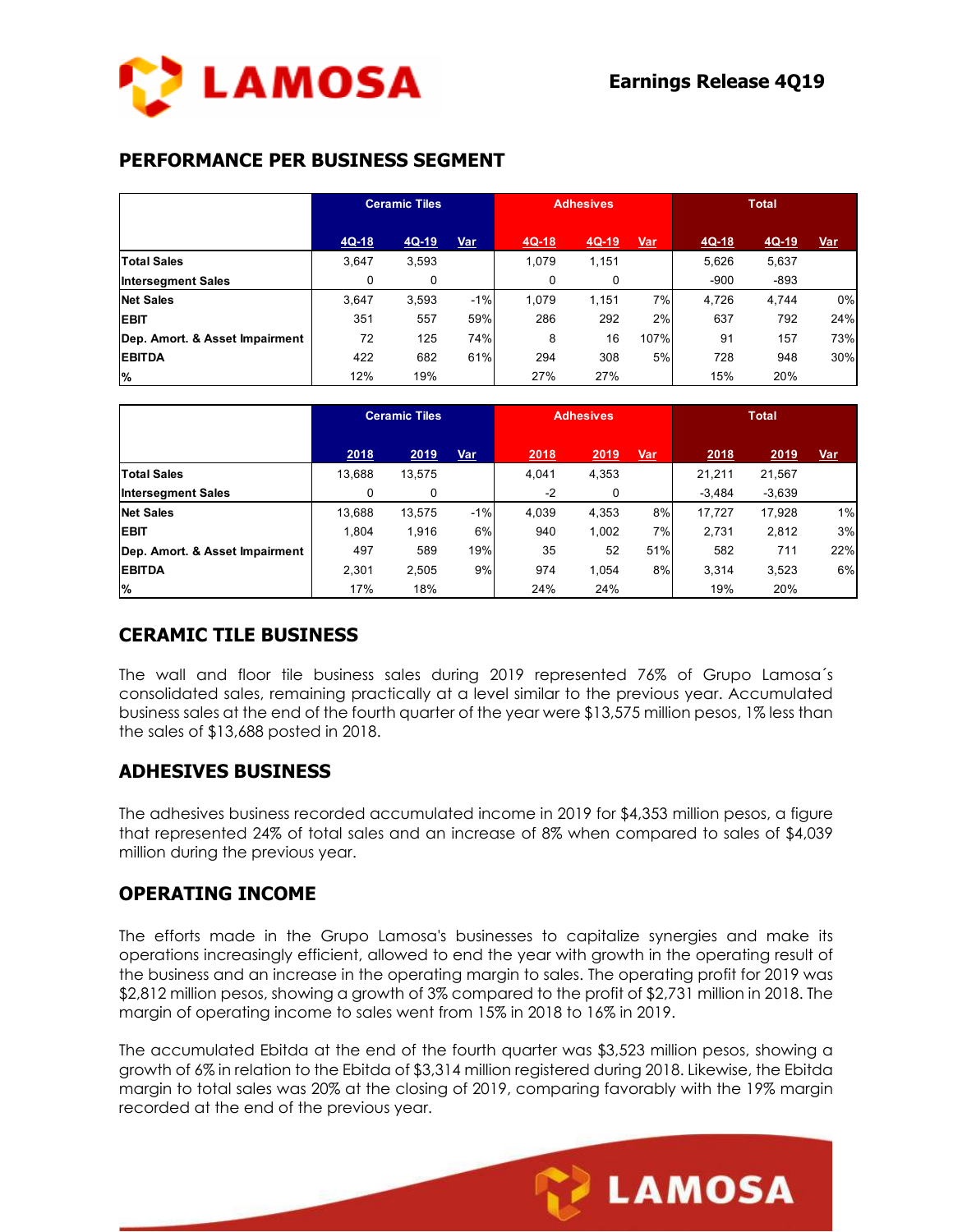





Ebitda 4Q-19

## **NET INCOME**

The appreciation of the peso against the US dollar at the end of the year of approximately 4% resulted in a favorable impact on the comprehensive financing result, posting an exchange gain of \$155 million pesos compared to an exchange loss of \$ 72 million registered in 2018. This exchange gain offset the increase in net financial expense that went from \$607 million pesos in 2018 to \$ 723 million in 2019, allowing a comprehensive financing result of \$492 million pesos, comparing favorably with the result of \$648 million at the end of 2018.

The favorable reduction in the comprehensive financing result and the growth in operating results, offset the higher tax burden during the year, favorably impacting the net profit for the year. The net result at the end of the year was \$1,427 million pesos, showing a growth of 5% compared to the net profit of \$1,355 million recorded in 2018. The ratio of net profit to sales remained at 8%, the same as in 2018.



# **FINANCIAL PERFORMANCE**

Grupo Lamosa maintained its cash flow generation capacity throughout the year, which allowed it to continue paying its operating and financial obligations. During the year, investments of \$540 million pesos were made, which were mainly aimed at maintaining the company's productive operations, as well as information technologies focused on strengthening operations in South America.